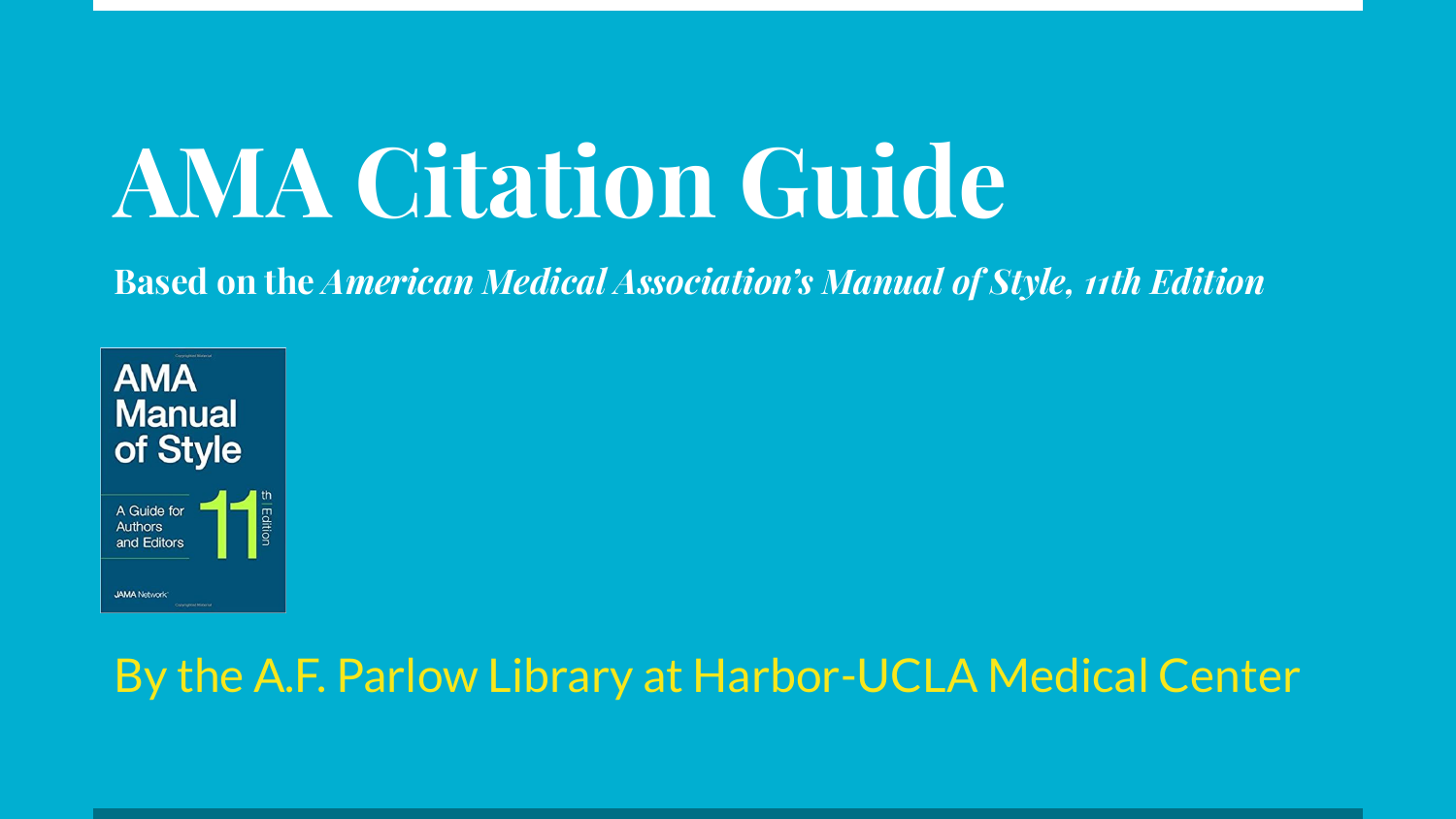# **Reference List**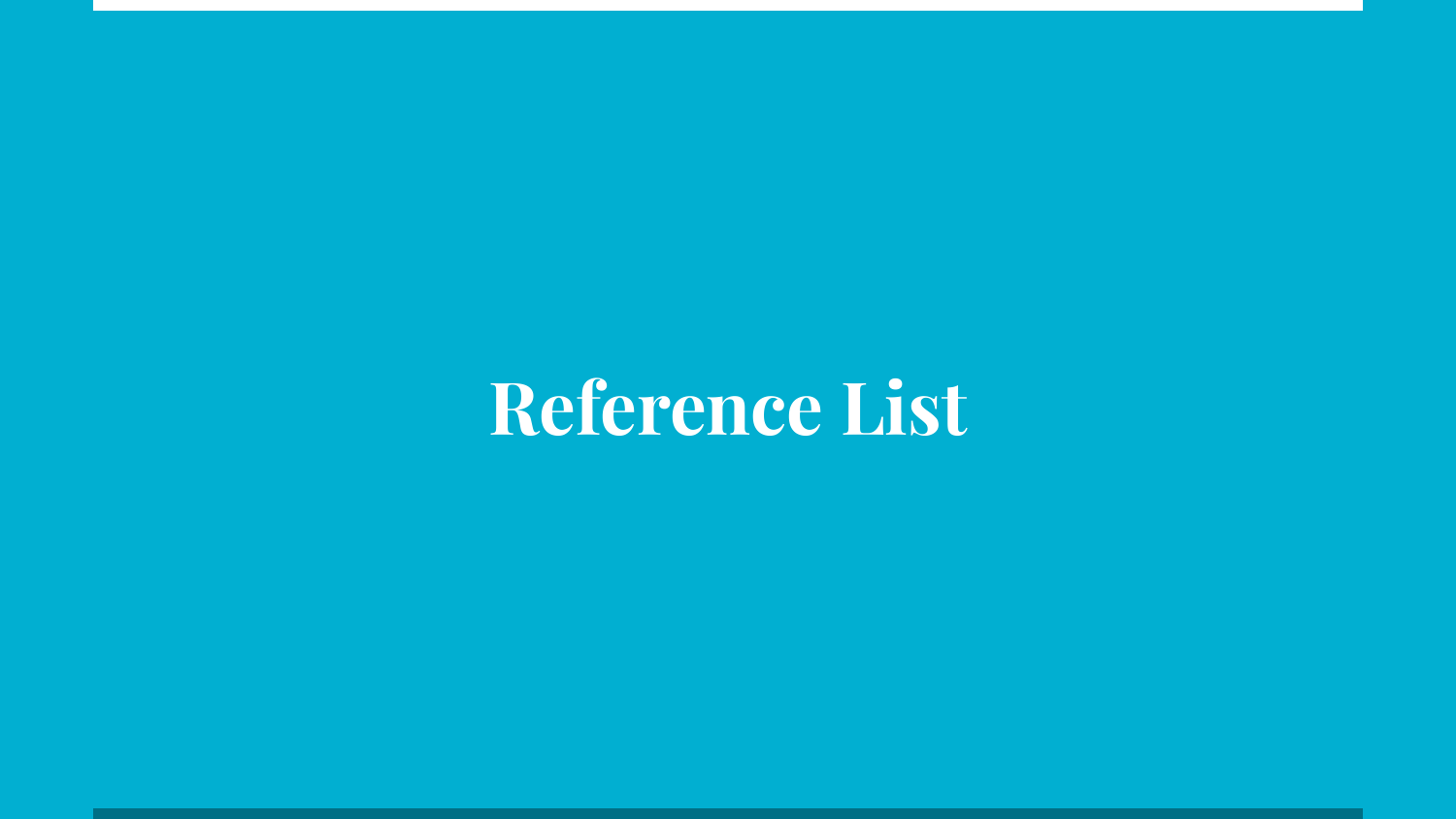## **Formatting your Reference List**

#### 1. **List Title**

Title your reference list as such: REFERENCES Capitalize 'REFERENCES.'

#### 2. **List Placement**

Place the reference list right at the end of your paper after skipping a line. Do not start the list on a new page unless necessary.

#### 3. **Numbering Citations**

Number each citation in the order it appears in your paper. In-text, cite your sources using a number in superscript.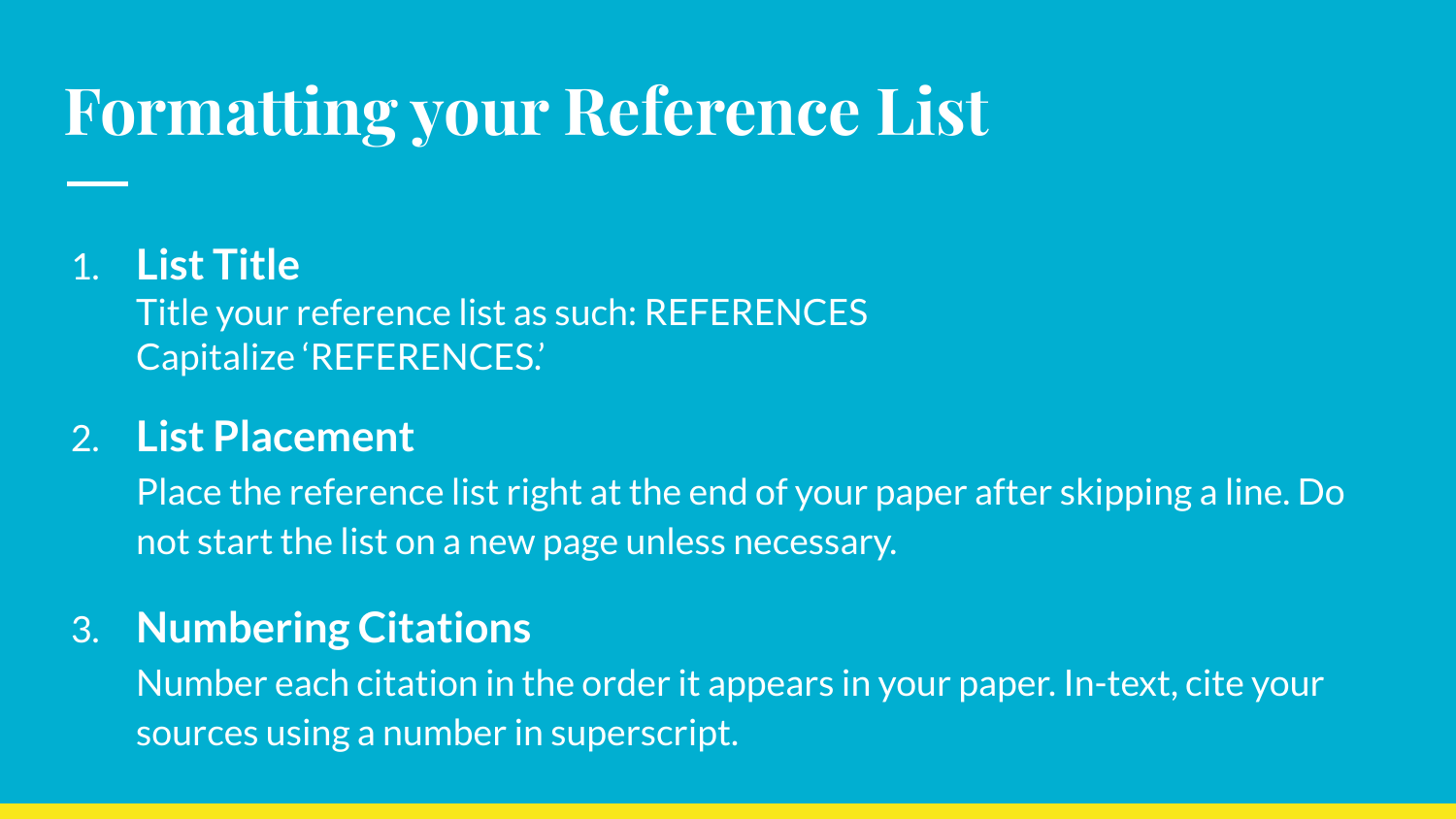## **Formatting your Reference List**

#### 1. **Author Names**

1-6 authors/editors = list all names ; 7 or more authors/editors = list first 3 names then write "et al."

- 2. **Journal Titles [Use NLM abbreviations](https://www.ncbi.nlm.nih.gov/nlmcatalog/journals)** for journal titles within your citations.
- 3. **Single Space** Single space each citation in the list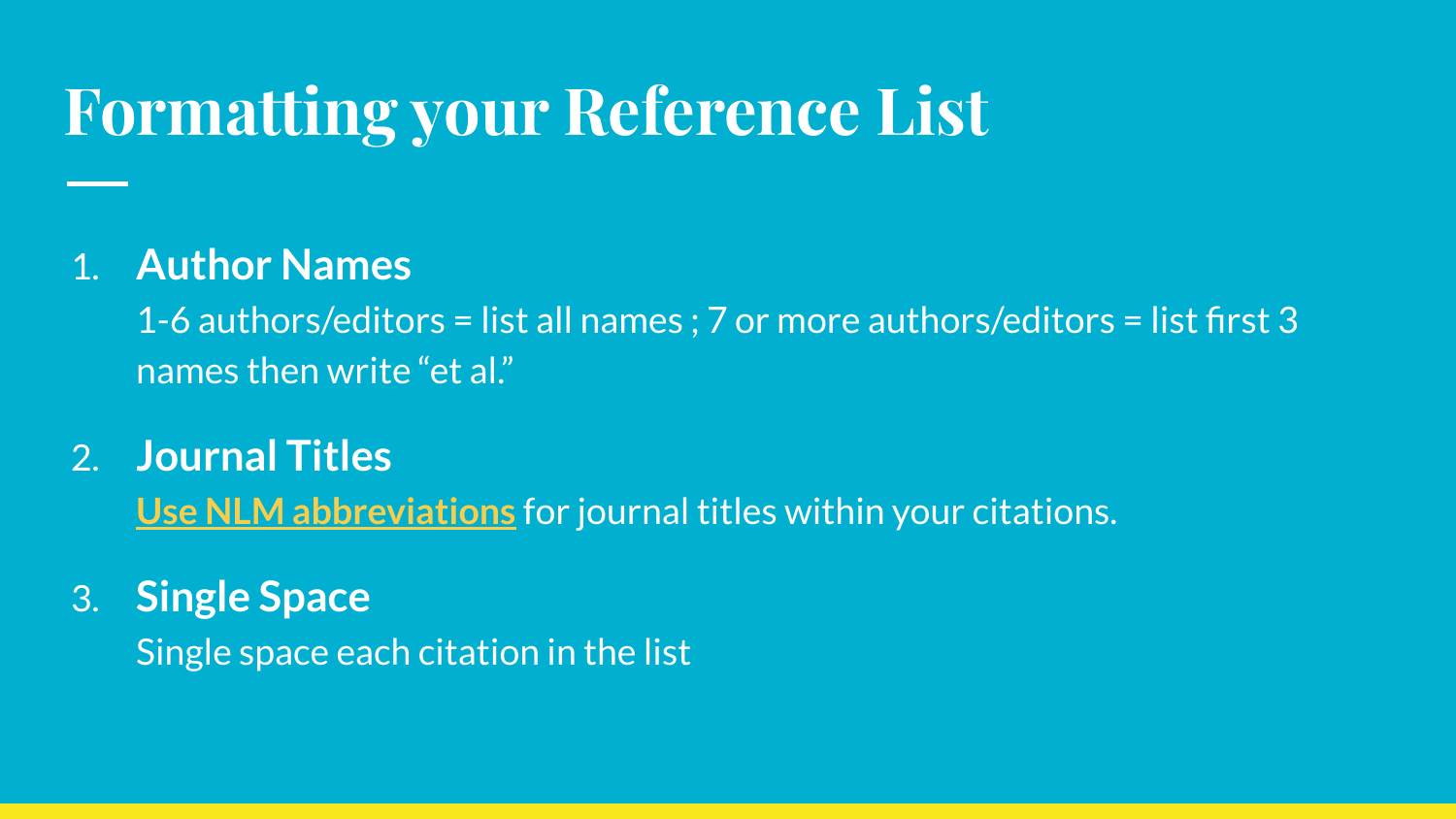### **Citing Electronic Resources**

#### Online Journal Article

**Last name, First Initials. Article Title.**  *Journal Title* **[NLM abbreviation]. Year; Vol(issue no.):pages. DOI (add URL & accessed date if no DOI).**

Inkelis SM, Thomas JD. Sleep in infants and children with prenatal alcohol exposure. *Alcohol Clin Exp Res.* 2018;42(8): 1390-1405. DOI: 10.111/acer.13803.

#### **eBooks**

**Last name, First Initials. Chapter Title. In:**  *Book Title.* **Publisher's name; Year:Pages. Accessed date. URL.** 

Shahid MA, Ashraf MA, Sharma S. *Physiology, Thyroid Hormone.* StatPearls Publishing; 2021. Accessed October 12, 2021. https://www.ncbi.nlm.nih.gov/book s/NBK500006/

### **Websites**

**Last name, First Initials (or name of authoring group). Title of page/item. Website Name. Published Month DD, YYYY. Updated Month DD, YYYY. Accessed Month DD, YYYY. URL.**

Paddock, C. How General Anesthetics Affect the brain. MedicalNewsToday. January 09, 2018. Accessed October 04, 2021. https://www.medicalnewstoday.co m/articles/320564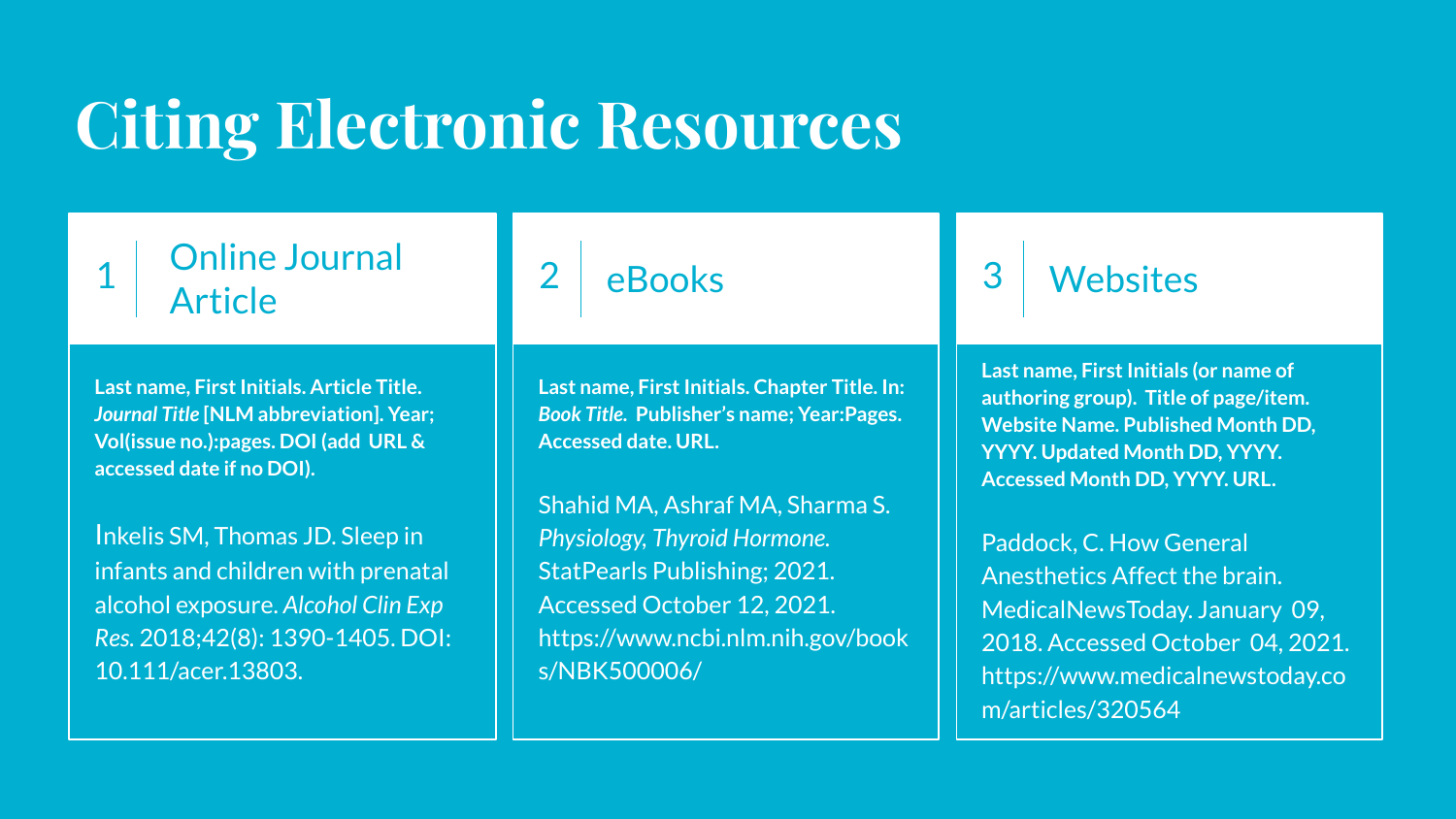# **Citing Print Resources**

### **Print Article**

**Author Last name, First Initial(s). Article Title.** *Journal Abbreviation***. Year;volume(issue):pp-pp.**

Stein E, Stender S, Mata P, Sager P, Ponsonnet D, Melani L. Achieving lipoprotein goals in patients at high risk with severe hypercholesterolemia: efficacy and safety of ezetimibe co-administered with atorvastatin. *Am Heart J.* 2004;148(3):447-55.

### **Book**

**Author Last name, First Initial(s).** *Book Title.* **Edition # (if more than one). Publisher's name; Year.**

Kolb, DA. *Experiential learning: experience as the source of learning and development*. 2nd Edition. Pearson Education, Inc.; 2015.

3 Chapter within Book

**Last name, First Initial(s). Chapter Title. In:** *Book Title.* **Edition # (if more than one). Publisher's name; Year; pp-pp.**

Kolb, DA. Three Models of the Experiential Learning Process. In: *Experiential learning: experience as the source of learning and development*. 2nd Edition. Pearson Education, Inc.; 2015; 32-36.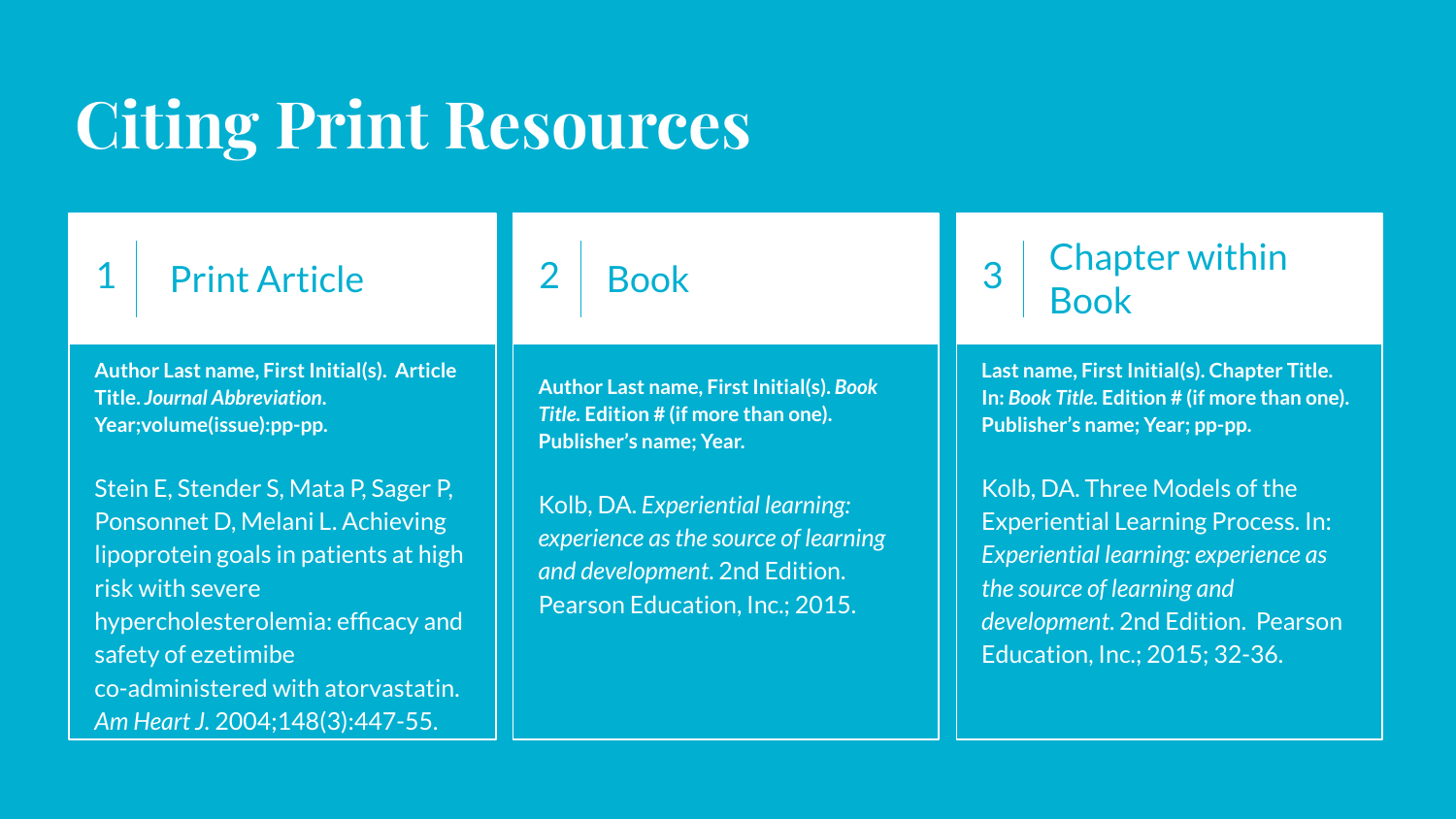# **Helpful AMA Citation Guides**

...by other libraries!

- **● [USC Norris Medical Library](https://libguides.usc.edu/c.php?g=1029472&p=7460847)**
- **[James Cook University Library](https://libguides.jcu.edu.au/ama/getting-started)**

**Click below for a tutorial by USC Libraries:**

### **USC LIBRARIES**  $\blacksquare$

Writing a paper using numbered reference styles

**USCL**ibraries